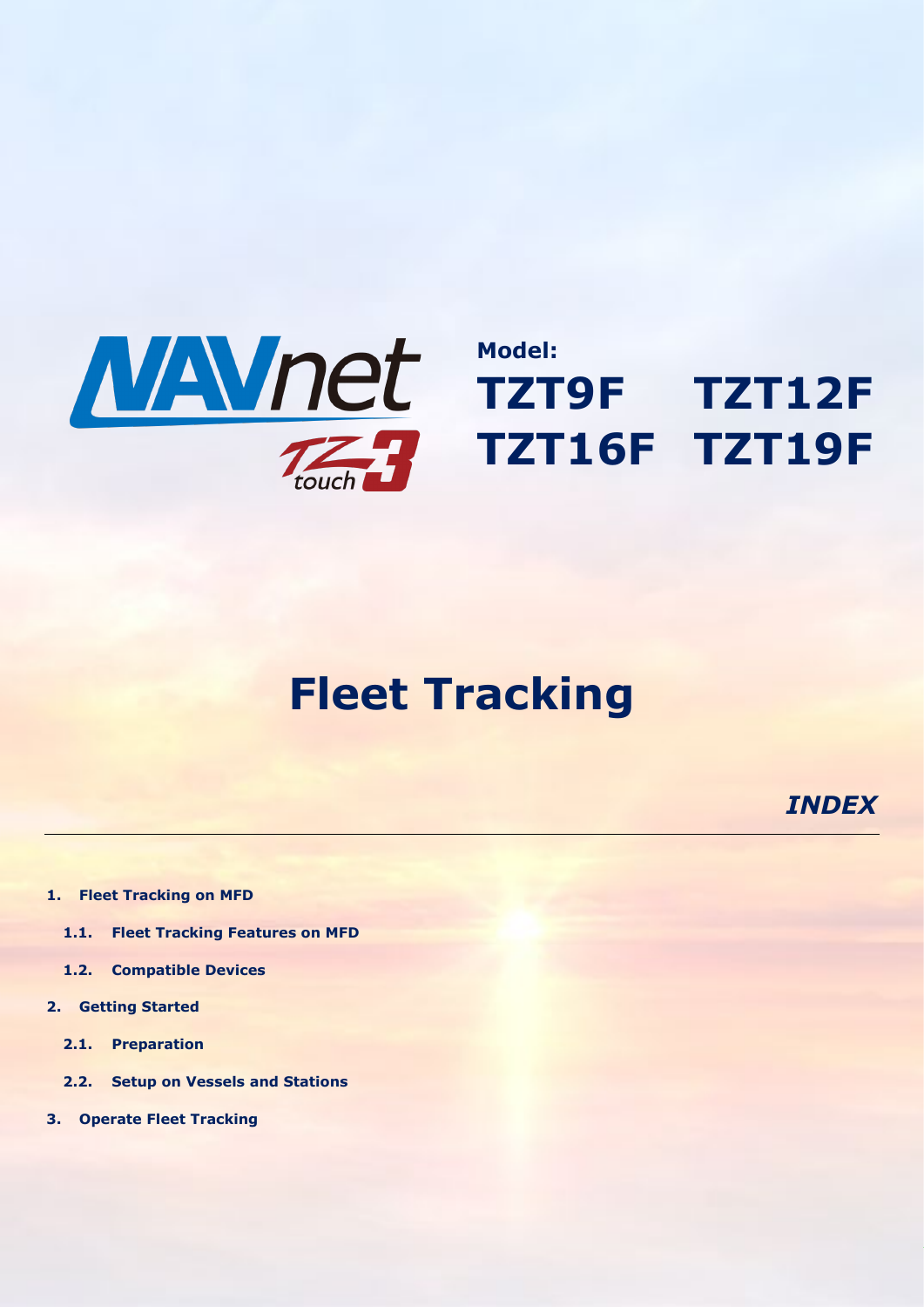# <span id="page-1-0"></span>**1. Fleet Tracking on MFD**

**Fleet Tracking** is a service available on TZ Professional V4.1, which allows operators to monitor and send user objects (points, routes, boundaries, etc.), as well as positions and speeds, across multiple members in the same fleet group over the Internet.

Some of the Fleet Tracking features are now available on the TZT9F/12F/16F/19F v2.0. With TZtouch3 v2 it is not necessary to install a PC onboard, for example in the case of just MFD on a small patrol vessel.

# <span id="page-1-1"></span>**1.1. Fleet Tracking Features on TZtouch3**

The following functions are available on TZtouch3 MFDs for Fleet Tracking.

- Send and receive a position report to/from the fleet d.
- Store and forward capabilities: In case of connection loss, position reports are cached (saved locally) and then uploaded as soon as the Internet connection is restored (up to 7 days / 20,000 position reports)
- Æ. Receive user objects from the fleet (sending user objects NOT supported on MFD) Examples of User Objects could be SAR patterns, boundary areas, routes, points, etc.

### **Limitation on MFD:**

- (1) Sending user objects from MFD is **NOT** supported.
- (2) Tracks of fleet members **CANNOT** be displayed on MFD (displayed on TZ Professional only).

### <span id="page-1-2"></span>**1.2. Compatible Devices**

### **(1) TZ Professional V4.1**

The data can be transfered from a PC to the fleet.

### **(2) MFD – TZT9F/12F/16F/19F v2.01**

Fleet status can be monitored, as well as receiving user objects from TZ Professional.

When user objects should be transferred from a vessel, a PC with TZ Professional V4.1 is required onboard. However, vessels in the fleet generally concentrate on receiving data managed by the base station.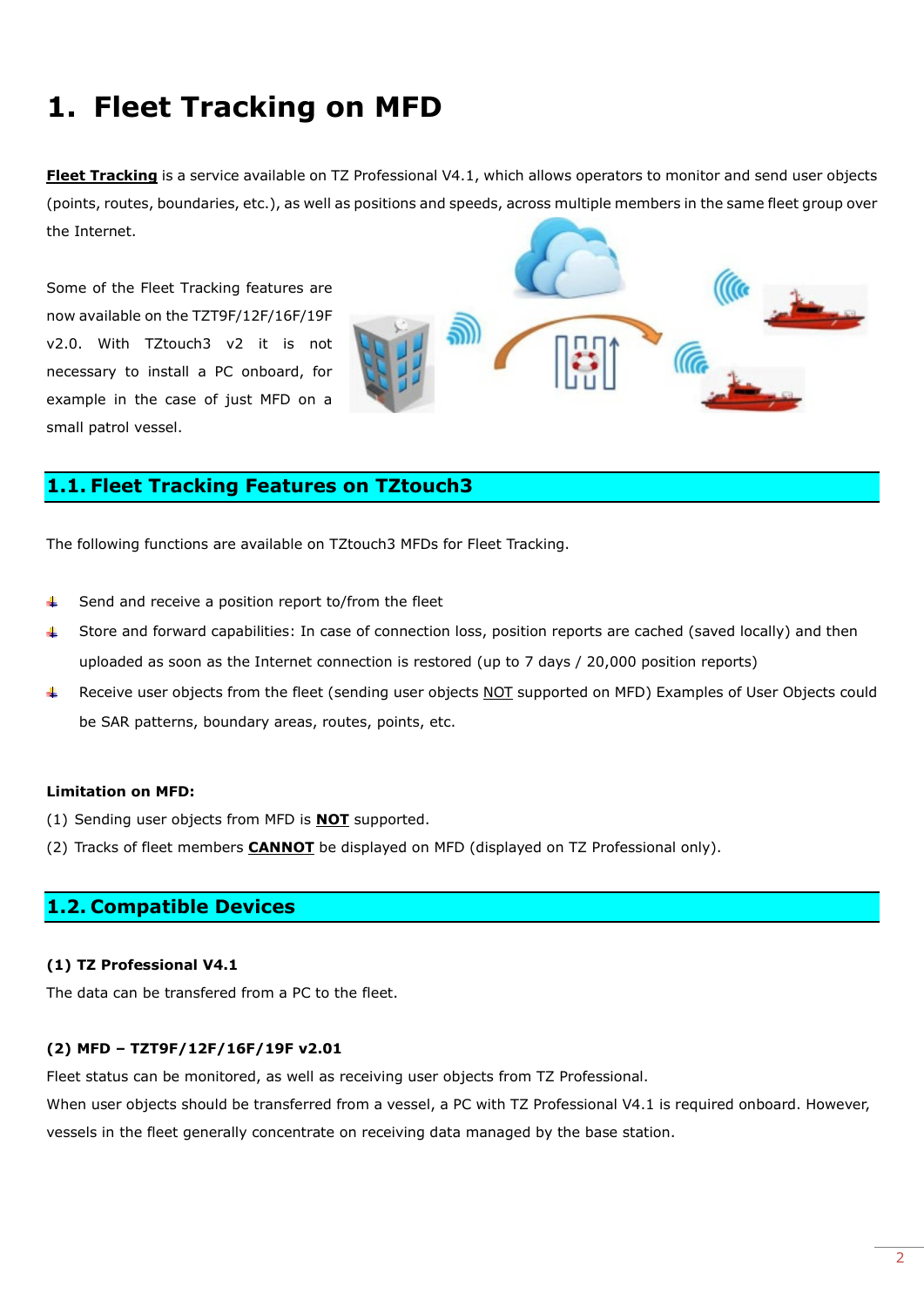# <span id="page-2-0"></span>**2. Getting Started**

# <span id="page-2-1"></span>**2.1. Preparation**

- (1) Create a My TIMEZERO account for each vessel and station included in a fleet. If there are four (4) vessels and one (1) land station, a total of five (5) accounts should be created.
- (2) Contact Nobeltec [<https://mytimezero.com/contact>](https://mytimezero.com/contact) with a list of the TIMEZERO accounts and required fleet name to request a creation of a fleet group. The fleet group will be crated under the requested name.

### <span id="page-2-2"></span>**2.2. Setup on Vessels and Stations**

(1) Connect the MFD and PC to the Internet and log in the My TIMEZERO account on each device.

### **Note for multiple MFDs in the network:**

When multiple MFDs are installed on one vessel, connect one of the MFDs to the Internet to log in the My TIMEZERO account because the database is shared over the Ethernet network. With multiple units connected to the Internet and logged in with the same account, the data reception via the Internet will be in conflict.

(2) For MFD: In the Initial Setup menu, specify the MMSI of the own vessel. If an AIS is connected, the MMSI is automatically obtained.

| (3) For MFD: In [General] - [MY TIMEZERO], set [Report Position to My |                      | <b>MY TIMEZERO</b>                  |                                       |                         |
|-----------------------------------------------------------------------|----------------------|-------------------------------------|---------------------------------------|-------------------------|
| <b>TIMEZERO</b> ] to [ON].                                            |                      | Logged As<br>Login                  |                                       | (Not Logged)            |
|                                                                       |                      |                                     |                                       |                         |
|                                                                       |                      | Logout                              |                                       |                         |
|                                                                       |                      | <b>Enable Cloud Synchronization</b> |                                       | ON                      |
|                                                                       |                      |                                     | <b>Report Position to My TIMEZERO</b> | <b>ON</b>               |
|                                                                       | Depth Shading        |                                     |                                       |                         |
| (4) For MFD: In the Plotter page, show the Layer                      | OFF<br>3D Chart      | <b>HR 3D Chart</b>                  | DFF-3D                                | <b>Tidal Currents</b>   |
| (bottom edge swipe) and see that the [ <b>Fleet</b>                   | <b>Depth Contour</b> |                                     | ON                                    | <b>Tracks Show/Hide</b> |
| <b>Targets</b> is turned ON.                                          | <b>Radar Overlay</b> |                                     | OFF                                   | Routes                  |
|                                                                       | <b>Radar Rings</b>   |                                     | OFF                                   | Departure               |
| Note:                                                                 | Guard Zone 1         |                                     | OFF                                   | <b>Points</b>           |
|                                                                       | <b>Guard Zone 2</b>  |                                     | OFF                                   | Catches                 |
| The Internet connection is required to transfer and                   | <b>AIS Targets</b>   |                                     | OFF                                   | My Photos               |
| receive the data. If the connection is interrupted,                   | <b>ARPA Targets</b>  |                                     | OFF                                   | <b>Boundaries</b>       |
| the data update in the fleet may stop and resume                      | <b>Fleet Targets</b> |                                     | ON                                    | <b>ACCU-FISH Icons</b>  |

- **TIMEZERO**] to [**ON**].
- (4) For MFD: In the Plotter page, show the Layer (bottom edge swipe) and see that the [**Fleet Targets**] is turned **ON**.

#### **Note:**

The Internet connection is required to transfer and receive the data. If the connection is interrupted, the data update in the fleet may stop and resume after the connection is restored.